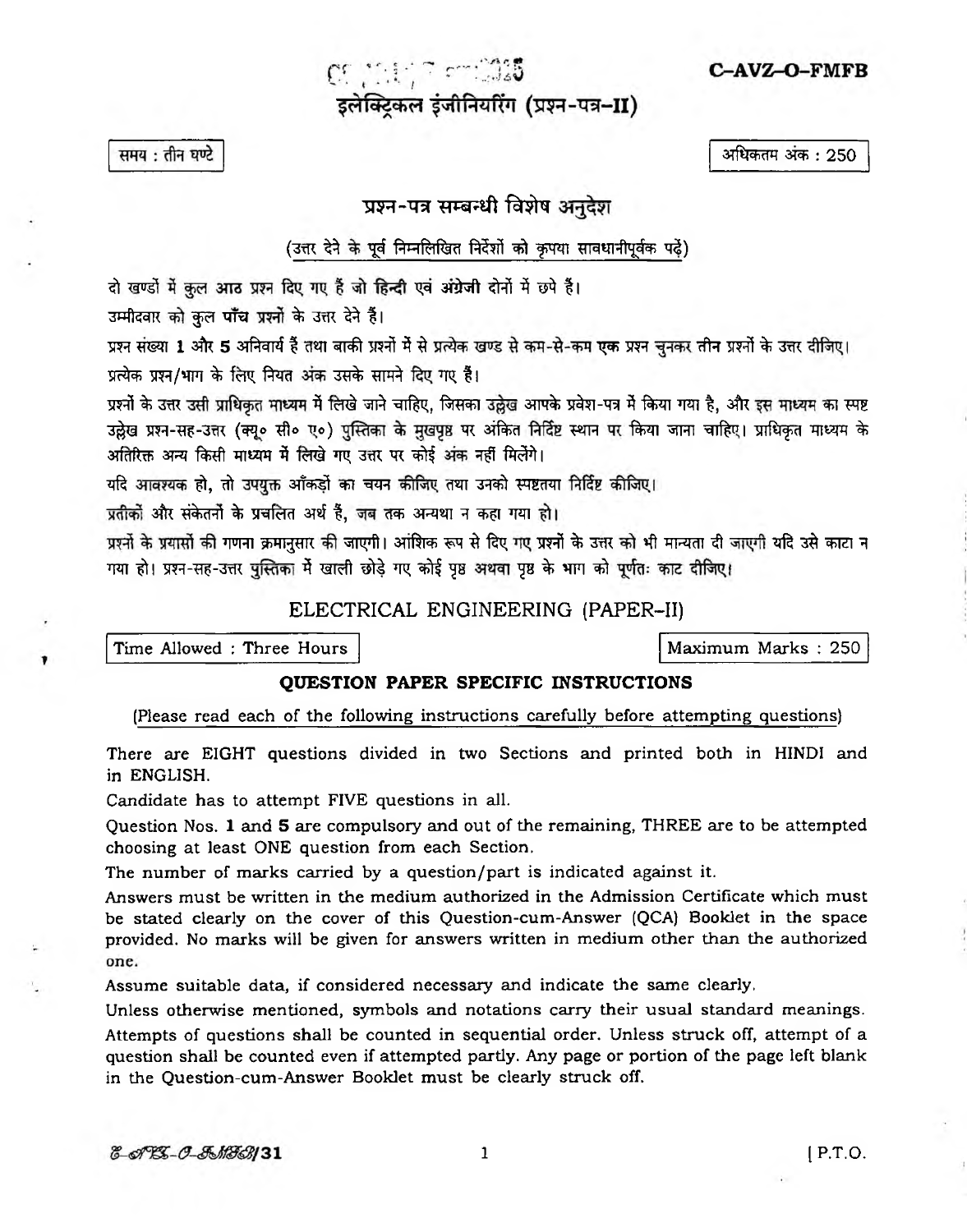1. *(a)* नीचे दिए गए चित्र में दर्शाए गए खंड आरेख के लिए  $\frac{C(s)}{R(s)}$  को खंड आरेख लघुकरण तकनीक का उपयोग करते हुए मालूम कीजिए :

For the block diagram shown in the figure given below, obtain  $\frac{C(s)}{R(s)}$  using block diagram reduction technique : 10



2 *(b)* एक सिस्टम इनपुट (x)-आउटपुट (y) सबध <del>^ ४ +</del> 8 <del>^ +</del> + ky = 50x(t) द्वारा वर्णित है। *dt2 dt*  $x(t) = 2.5u(t)$  के लिए, जहाँ  $u(t)$  यूनिट स्टेप फंक्शन है, रिस्पॉन्स  $y(t)$  और इसका अधिकतम मान ज्ञात कीजिए। दत्त  $k = 25$ .

A system input  $(x)$ -output  $(y)$  is described by the relation

$$
\frac{d^2y}{dt^2} + 8\frac{dy}{dt} + ky = 50x(t)
$$

Evaluate the response  $y(t)$  and its maximum value for an input  $x(t) = 2 \cdot 5 u(t)$ ,  $u(t)$  is a unit step function. Given  $k = 25$ . 10

*(c)* विभिन्न प्रकारों के CRO के नाम लिखिए और उनके अनुप्रयोगों को बताइए। 2000 V के विभव द्वारा CRO में *त्वरित किए गए इलेक्टॉनों का वेग ज्ञात कीजिए।* 

Name the different types of CROs and mention their applications. Find the velocity of electrons that have been accelerated through a potential of 2000 V in a CRO.  $10$ 

*(d)* दबाव के मापन के लिए प्रयुक्त बोरडॉन नली के साथ LVDT की कार्यशैली समझाइए।

Explain the working of an LVDT with a Bourdon tube for the measurement of pressure. The contract of the contract of the contract of the contract of the contract of the contract of the contract of the contract of the contract of the contract of the contract of the contract of the contract of the

*(e)* स्मृति संबोधन (मेमोरि ऐड्रेसिंग) में मुद्दों पर चर्चा करते हुए 8085 में प्रयुक्त पाँच संबोधन विधाओं को स्पष्ट कीजिए।

Discussing the issues in memory addressing, explain the five addressing modes used in 8085. 10

*w -or m -0 -3 M361* 31 2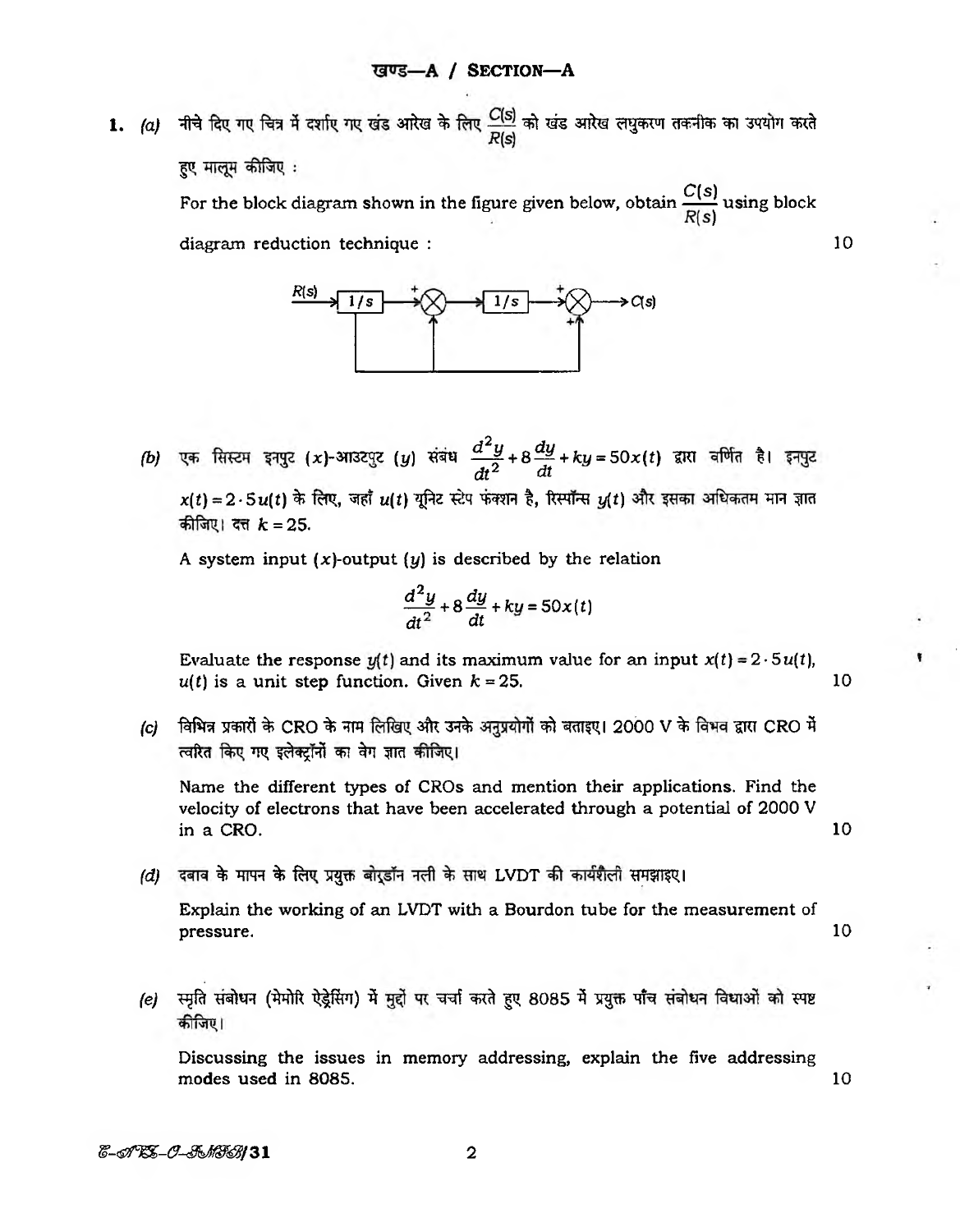2. (a) नाइकिस्ट स्थायित्व कसौटी का कथन कीजिए। पूर्ण नाइकिस्ट प्लॉट बनाइए और उसके द्वारा उस क्लोज़्ड-लुप सिस्टम की, जिसका ओपन-लूप ट्रांसफर फंक्शन  $G(s)H(s) = \frac{2500+77}{2}$  हो, स्थिरता की जाँच कीजिए। s"(s+1)

> State the Nyquist stability criterion. Draw the complete Nyquist plot and therefrom check the stability of the closed-loop system whose open-loop transfer *function is*  $G(s)H(s) = \frac{K(s+4)}{2}$ *. 20 s* (s + 1)

*(b)* पाइपलाइनिंग क्या है? यह प्रक्रमक के निष्पादन को कैसे बढ़ाती है, समझाइए। पाइपलाइंड सिस्टम में BRANCH सदृश अनुदेश किस तरह से संचालित किए जा सकते हैं, चर्चा कीजिए।

एक मशीन भाषा वाले कार्यक्रम में N अनुदेश हैं। प्रत्येक अनुदेश के m भाग हैं। कल्पना कीजिए कि हर भाग एक समय इकाई में पूरा किया जा सकता है और कार्यक्रम में कोई BRANCH सदृश अनुदेश नहीं है। बताइए कि कार्यक्रम निष्पादित करने में *(i)* पाइपलाइन वाले और *(ii)* बिना पाइपलाइन वाले प्रक्रमकों में कितना-कितना समय लगेगा।

What is pipelining? Explain how it improves the performance of a processor. Discuss how BRANCH like instructions can be handled in a pipelined system.

A machine language program has *N* instructions, each having *m* parts. Suppose each part can be executed in one cycle and there is no BRANCH like instruction in the program. How much time does a processor *(i)* with pipelining and *(ii)* without pipelining take to execute the program? 10+10=20

*(c)* सक्सेसिव-ऐप्रॉक्सिमेशन प्रकार के डिजिटल वोल्टमीटर की कार्यशैली को खंड चित्र द्वारा समझाइए।

Explain the working of a successive-approximation type digital voltmeter using a block diagram. 10

3. (a) एक नियंत्रण सिस्टम का ट्रांसफर फंक्शन निम्नलिखित द्वारा दत्त है:

$$
\frac{Y(s)}{U(s)} = \frac{s^2 + 3s + 4}{s^3 + 2s^2 + 3s + 2}
$$

नियंत्रणीय फेज़ परिवर्ती फॉर्म में उस सिस्टम का स्टेट मॉडल व्युत्पन्न कीजिए। प्रेक्षणीयता (ऑब्ज़र्वेबिलिटि) पर टिप्पणी कीजिए। सिस्टम के न्यूनतम टाइम स्थिरांक का मान क्या होगा?

The transfer function of a control system is given by

$$
\frac{Y(s)}{U(s)} = \frac{s^2 + 3s + 4}{s^3 + 2s^2 + 3s + 2}
$$

Derive the state model of the system in controllable phase variable form. Comment on the observability. What is the value of the smallest time constant of the system? 20

 $3$  [ P.T.O.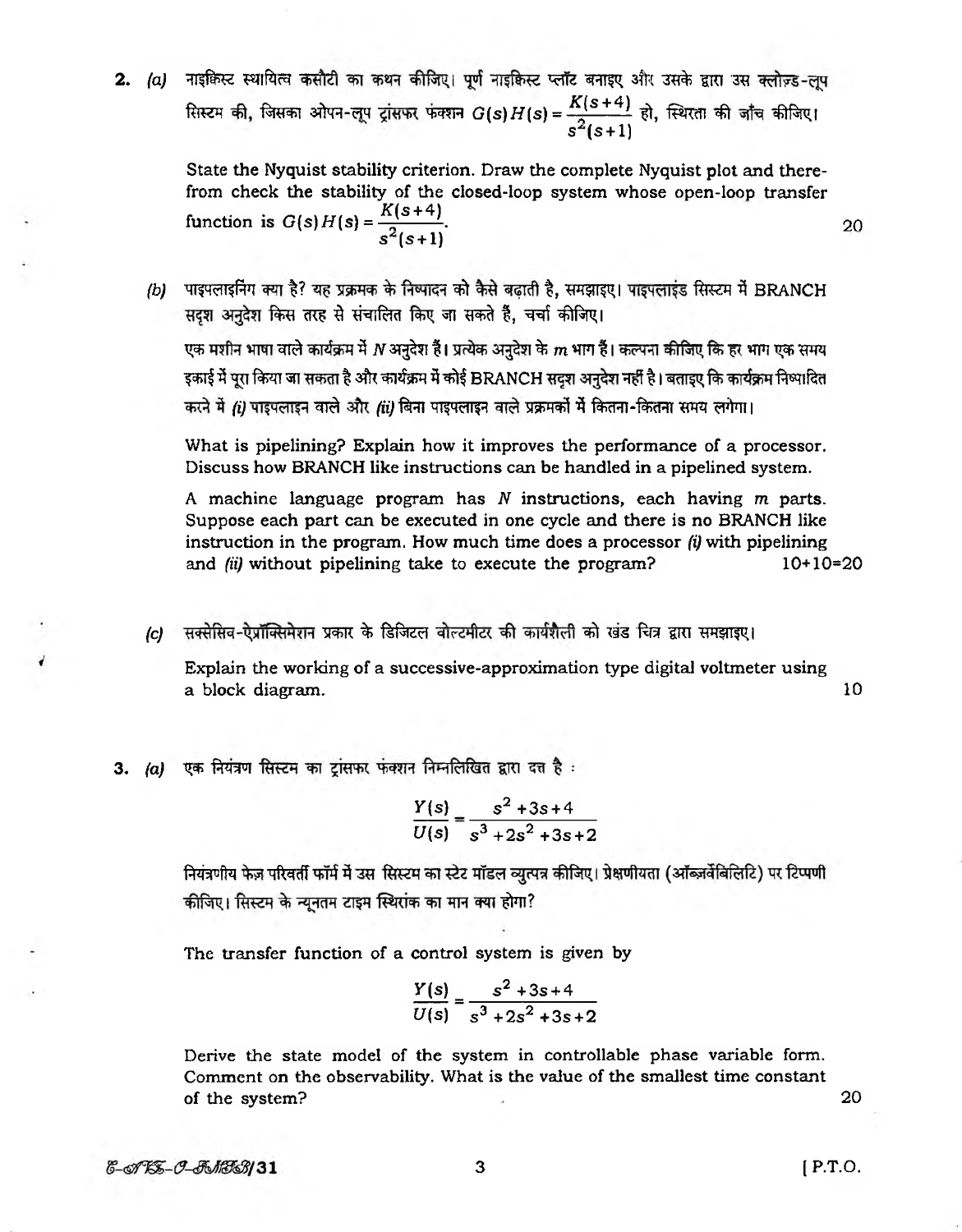*(b)* एक कंडली के *O* के मापन की सीधे संबंध की विधि समझाइए। ऐसे मापनों में त्रुटि के स्रोतों के नाम बताइए। एक कंडली के सेल्फ-कैपेसिटेंस और इंडक्टेंस के मान का परिकलन कीजिए, जब इसमें निम्न मापन किए गए हों :

आवृत्ति 2 MHz पर ट्यूनिंग कैपेसिटर 450 pF पर रखा गया हो

जब आवृत्ति का मापन 5 MHz तक किया जाए, ट्यूनिंग कैपेसिटर 60 pF पर ट्यून किया गया हो

Explain the direct connection method of measurement of *Q* of a coil. Name the sources of error in such measurements. Compute the value of self-capacitance and inductance of a coil when the following measurements are made : 20

At frequency 2 MHz, the tuning capacitor is set at 450 pF When the frequency is measured to 5 MHz, the tuning capacitor is tuned at 60 pF

- *(c)* 8255A PPI क्या है? इसके खंडों—आउटपुट पोर्टों और नियंत्रण तर्क पर चर्चा कीजिए। 65 H को रजिस्टर C में और 92 H को ऐक्यूम्यूलेटर A में भरने के लिए अनुदेश लिखिए। पोर्ट 0 पर 65 H की संख्या को और पोर्ट 1 पर 92 H की संख्या को प्रदर्शित कीजिए। What is 8255A PPI? Discuss its blocks—output ports and control logic. Write the instructions to load 65 H in register C and 92 H in accumulator A. Display the number of 65 H and 92 H at PORT 0 and PORT 1 respectively. 5+5=10
- 4. (a) (i) एक अनुदेश सेट के प्रकार्यात्मक वर्गीकरण पर संक्षिप्त चर्चा कीजिए। इन सेटों-डाटा ट्रांसफर, अंकगणितीय/तार्किक, शाखा और नियंत्रण में से प्रत्येक के अनुदेश के प्रारूप और भूमिका को समझाइए। Briefly discuss the functional classification of the instruction set, explaining role and format of instructions from each category—data transfer, arithmetic/logic, branch and control. 10
	- *(ü)* तीन बसों—ऐडेस, डाटा और नियंत्रण की भूमिका बताइए और उनके प्रयोजन पर चर्चा कीजिए। ये डाटा अंतरण के लिए माइक्रोप्रोसेसर CPU को ROM, RAM और I/O के साथ किस प्रकार संयोजित करते हैं, बताइए। Discuss the role and purpose of the three buses—address, data and control. Explain how they connect microprocessor CPU to ROM, RAM and I/O for data transfer. 5+5=10
	- *(b)* एक इलेक्ट्रो-डायनामोमीटर प्रकार के वाटमीटर में त्रुटियों के स्रोत क्या-क्या हैं? एक डायनामोमीटर प्रकार का वाटमीटर, जो 1-फेज़ सर्किट में पावर को रीड करने के लिए सामान्यतः संयोजित है, P मान दर्शाता है। यदि प्रेशर कुंडली के प्रतिरोध के बराबर की रिऐक्टेंस के कैपेसिटर को शृंखलाबद्ध तरीके से प्रेशर कुंडली से संयोजित किया जाए, तो मान  $P_2$  होता है। दर्शाइए कि भार का फेज़ कोण, व्यंजक tan  $\phi = 1 - \frac{2P_2}{P_1}$  से प्राप्त किया जा

सकता है।

What are the sources of errors in an electrodynamometer type wattmeter? A dynamometer type wattmeter connected normally to read power in a 1-phase circuit indicates the value  $P_1$ . A second reading  $P_2$  is obtained when a capacitor of reactance equal to the pressure coil resistance is connected in series with the pressure coil. Show that the phase angle of the load can be obtained from the expression tan  $\phi = 1 - \frac{2P_2}{P}$ . 20 *pi*

& # 755-0-FMF8131

4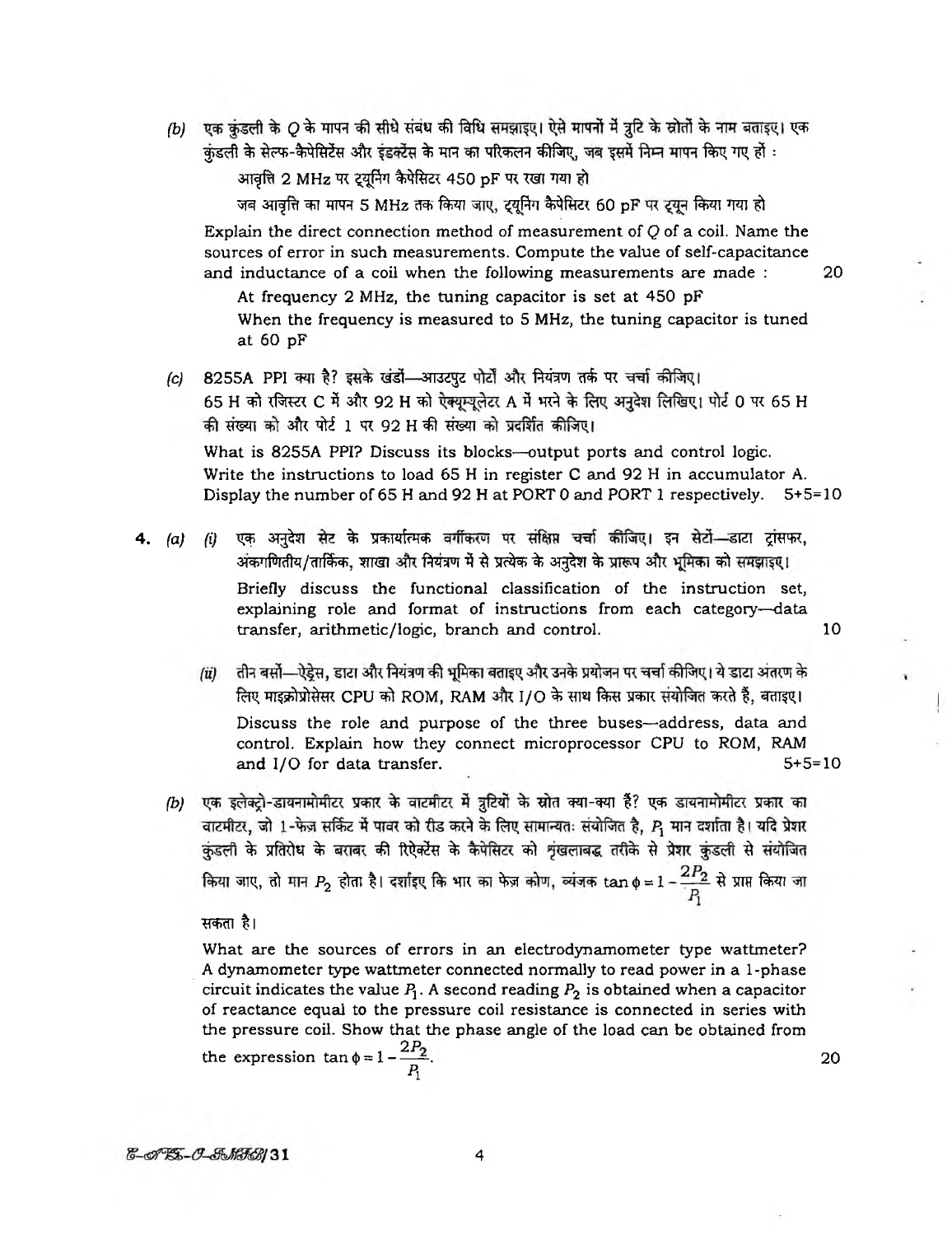(c) इकाई फीडबैक वाले कंट्रोल सिस्टम का ओपन-लूप ट्रांसफर फंक्शन निम्नलिखित द्वारा दत्त है:

$$
G(s) = \frac{K}{s(1+0.2s)(1+0.05s)}
$$

 $\eta$ ने मार्जिन के 20 db होने के लिए K के मान का निर्धारण कीजिए।

The open-loop transfer function of a unity feedback control system is given by

$$
G(s) = \frac{K}{s(1+0.2s)(1+0.05s)}
$$

Determine the value of *K* so that the gain margin is 20 db. 10

#### खण्ड-B / SECTION-B

5. (a) एक 11 kV, 50 MVA, 3-फेज़ पूर्णतया भू-संपर्कित जनरेटर के टर्मिनलों पर विभिन्न प्रकारों के दोषों के लिए निम्नलिखित दोष करेंट हैं:

$$
I_{LLL} = 1870 \text{ A}
$$

$$
I_{LL} = 2590 \text{ A}
$$

$$
I_{LG} = 4130 \text{ A}
$$

जनरेटर के अनुक्रम प्रतिघातों (रिऐक्टेंस) के p.u. मानों को निर्धारित कीजिए।

An 11 kV, 50 MVA, 3-phase solidly grounded generator has fault currents at its terminals for different types of faults as follows :

$$
I_{LLL} = 1870 \text{ A}
$$
  

$$
I_{LL} = 2590 \text{ A}
$$
  

$$
I_{LG} = 4130 \text{ A}
$$

Determine p.u. values of sequence reactances of the generator. 10

*(b)* 0.1 H  $\bar{s}$  sat  $\bar{c}$  a 5 ohms प्रतिरोध वाली एक ट्रांसमिशन लाइन पर वोल्टता  $\nu = 100\sin{(\omega t + \alpha)}$  $\overline{r}$ लगाया गया है। यहाँ α वोल्टेज वेव पर उस क्षण को बताता है जब शॉर्ट सर्किट उत्पन्न हुआ हो। शॉर्ट सर्किट का वह क्षण कब होना चाहिए जब DC ऑफ़सेट करेंट (i) शून्य हो और (ii) अधिकतम हो? आपूर्ति आवृत्ति को  $50$  Hz मानिए।

A transmission line of inductance 01 H and resistance of 5 ohms is applied with a voltage  $v = 100 \sin(\omega t + \alpha)$ ,  $\alpha$  represents the instant on voltage wave when short circuit occurs. What should be the instant of short circuit so that DC offset current is *(i)* zero and *(ii)* maximum? Assume supply frequency as 50 Hz.  $\overline{10}$ 

*(c)* संख्यात्मक रिले के फायदे समझाइए।

Explain the advantages of numerical relays. 10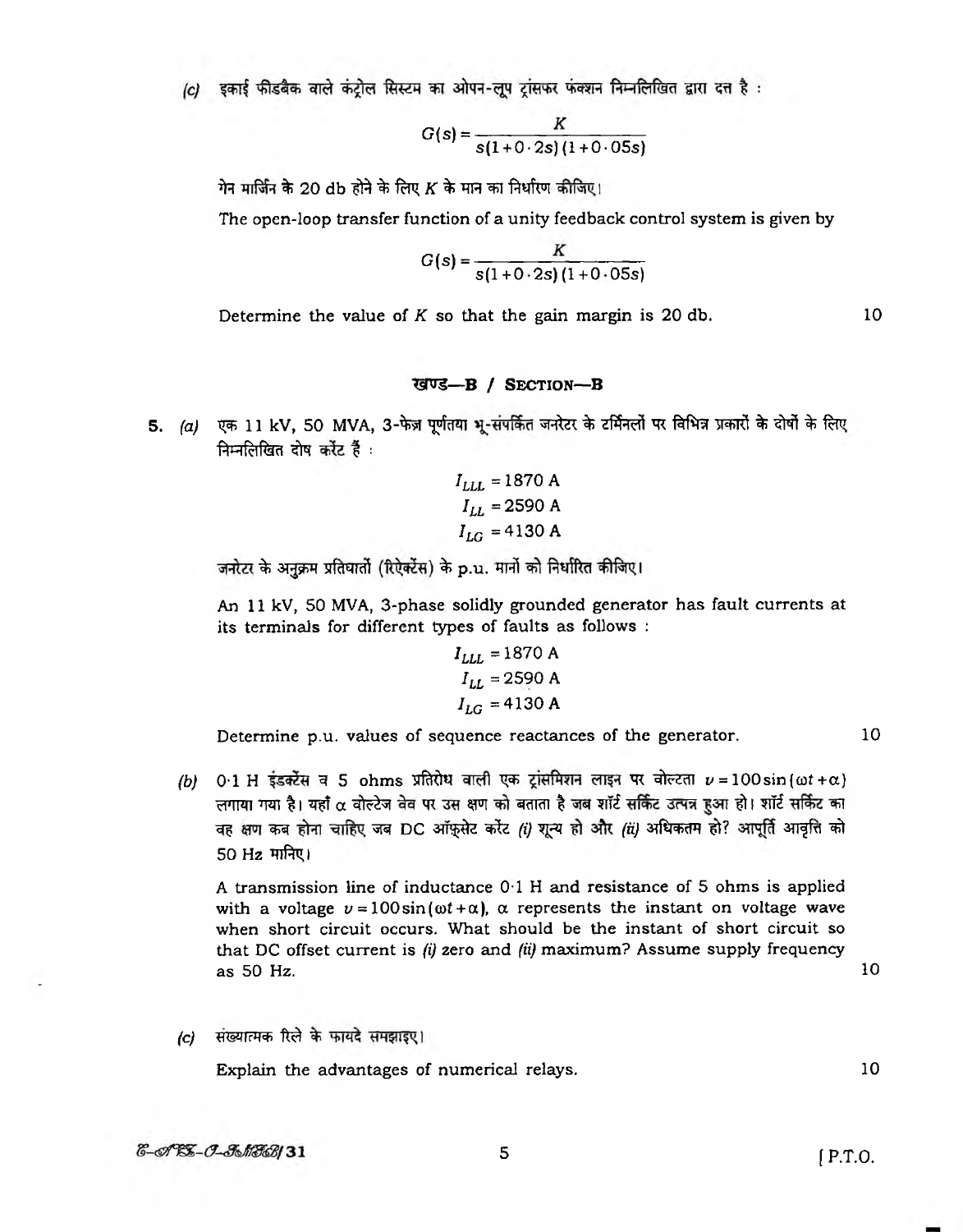*(d)* संचार के लिए प्रयुक्त OSI-ISO मॉडल के सात सतहों में प्रोटोकॉल डाटा यूनिट (PDU) की भूमिका समझाइए।

Explain the role of Protocol Data Unit (PDU) in communication within seven layers of OSI-ISO model. 10

त्रुटि के संसूचन की और उसके संशोधन की समस्याओं के बीच विभेदन कीजिए। m बिटों के एक संदेश में एकमात्र  $(e)$ त्रुटि के संशोधन के लिए कितने चेक/पैरिटि बिटों की जरूरत होती है?

Differentiate between the problems of error detection and correction. How many check/parity bits are required to correct a single error in a message of *m* bits? 5+5=10

**6.** (a) एक बड़े 50 Hz पावर सिस्टम नेटवर्क पर, एक डबल-सर्किट लाइन द्वारा एक सिक्रोनस जनरेटर 250 MW **3TCH** *^KT\$\%\* **^ ^ WftcT \*TT** *Wfrft %,* **^ %** प्रचालन में 500 MW और एक सर्किट के प्रचालन में 350 MW है। एक ठोस 3-फेज़ दोष एक लाइन के नेटवर्क सिरे में आने पर उसे ट्रिप कर देता है। क्रांतिक निस्तारण कोण का प्राक्कलन कीजिए जिसमें सर्किट ब्रेकर अवश्य ही ट्रिप करे जिससे कि सिक्रोनिज़्म बरकरार रहे। क्रांतिक निस्तारण समय का प्राक्कलन करने के लिए और क्या जानकारी की आवश्यकता होगी?

> A synchronous generator is feeding 250 MW to a large 50 Hz power system network over a double-circuit line. The maximum steady-state power that can be transmitted over line with both the circuits in operation is 500 MW and is 350 MW with one circuit in operation. A solid 3-phase fault occurring at network end of one of the lines causes it to trip. Estimate critical clearing angle in which circuit breaker must trip so that synchronism is not lost. What further information is needed to estimate critical clearing time? 20

*(b)* निम्नलिखित आँकड़ों से *(i)* रिऐक्टेंस रिले एवं *(ii)* 60° के म्हो (mho) रिले के लिए तीन क्षेत्रों की व्यवस्था निकालिए:

> CT : 400/1 A PT : 132 kV/110 V

प्रथम खंड के लिए प्रतिबाधा (इंपिडेंस) (2 · 5 + *j*5) ohms (प्राथमिक) और द्वितीय खंड के लिए प्रतिबाधा (3·5+ *j*7) ohms (प्राथमिक) है। प्रथम क्षेत्र प्रथम खंड का 80% नियंत्रित करता है, द्वितीय क्षेत्र प्रथम खंड और द्वितीय खंड का 30% नियंत्रित करता है तथा तृतीय क्षेत्र प्रथम खंड और द्वितीय खंड का 120% नियंत्रित करता है।

Obtain three zone settings for *(i)* a reactance relay and *(ii)* a mho relay of 60° from the following data :

> CT : 400/1 A PT : 132 kV/110 V

Impedance for the first section is  $(2 \cdot 5 + j5)$  ohms (primary) and that of second section is  $(3.5 + j7)$  ohms (primary). The first zone covers 80% of the first section, the second zone covers the first section plus 30% of the second section and the third zone covers the first section plus 120% of the second section. 20

J

&-AB8-0-FMFB131

6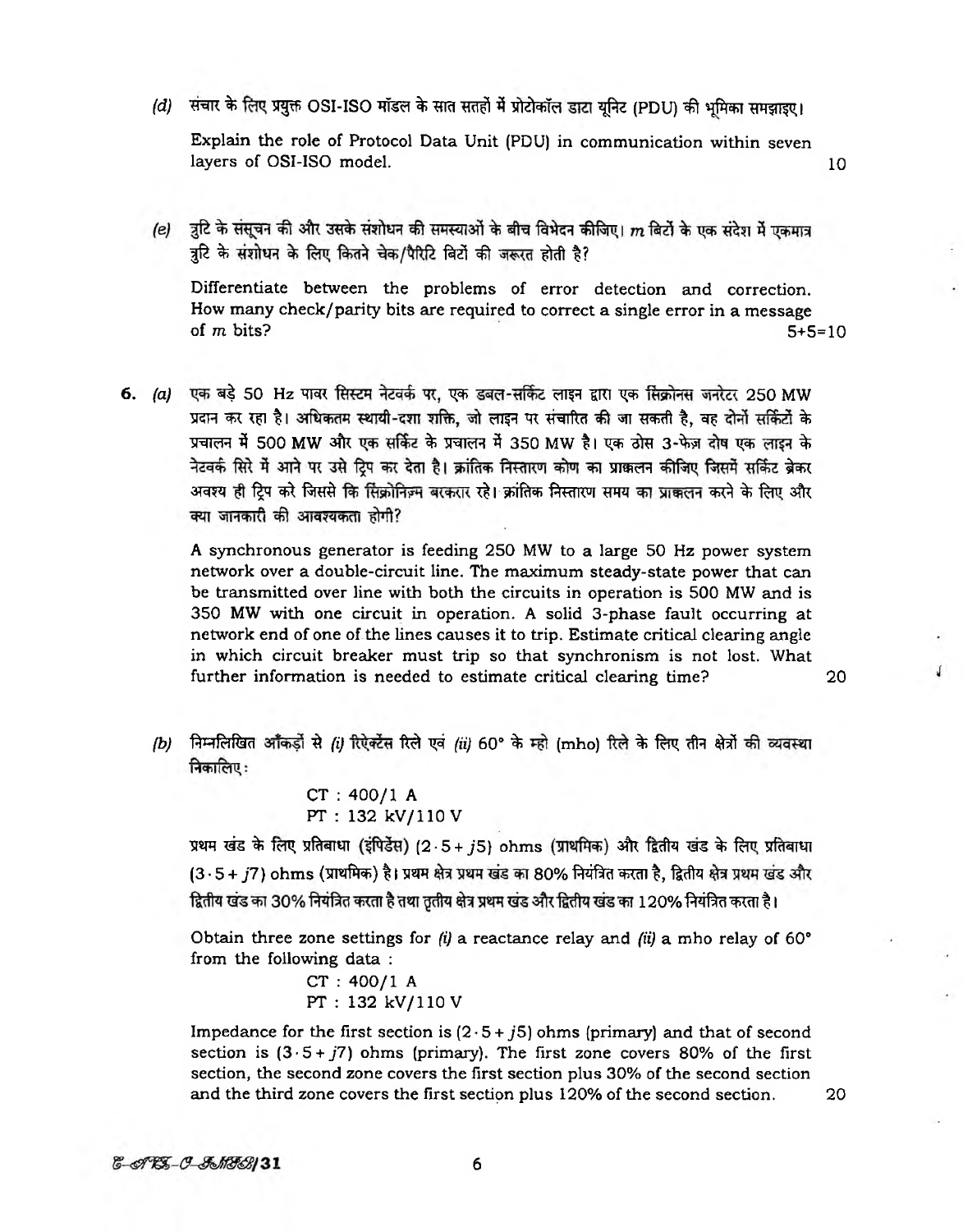*(c)* पल्स कोड मॉड्युलेशन (PCM) व डेल्टा मॉड्युलेशन (DM) में फर्क समझाते हुए समझाइए कि DM को PCM से बेहतर विकल्प क्यों माना जाता है। दो प्राचलों- कांटाइज़ेशन लेवल (8) और सैम्पलिंग इंटरवल T, का चयन निष्पादन-शोर व यथार्थता/डाटा दर को किस तरह प्रभावित करता है?

Differentiate between the Pulse Code Modulation (PCM) and Delta Modulation (DM) explaining why DM is considered as a better alternative to PCM. How does the choice of the two parameters—quantization level  $(\delta)$  and sampling interval  $T_s$  affect the performance-noise and accuracy/data rate?  $5+5=10$ 

7. (a) (i) जैसा कि चित्र में दिखाया गया है, नेटवर्क-1 को नेटवर्क-2 के साथ आगे-पीछे जोड़ने से, नेटवर्क-1 के समतुल्य ABCD स्थिरांकों का निर्धारण कीजिए:

> Determine the equivalent *ABCD* constants of Network-1 connected in tandem with Network-2 as shown in the figure given below : 10



*(ii)* एक संचरण लाइन की विद्युतीय लंबाई 5 विद्युतीय डिग्री है। इसकी भौतिक लंबाई मालूम कीजिए। आपूर्ति की आवृत्ति 50 Hz है। भौतिक लंबाई को लाइन के तरंगदैर्घ्य के रूप में व्यंजित कीजिए।

A transmission line has its electrical length of 5 electrical degrees. Find its physical length. The frequency of supply is 50 Hz. Express the physical length in terms of wavelength of the line. 10

- *(b) (i)* ASK, FSK और PSK के इस्तेमाल से द्वि-आधारी (बाइनरि) संकेत 0011010010 के मॉड्युलेशन को दर्शाने वाले तरंगरूपों का रेखाचित्र बनाइए। Draw the waveforms showing modulation of the binary signal 0011010010 using ASK, FSK and PSK. 10
	- *(ii)* काड़ेचर फेज़ शिफ्ट कीइंग (QPSK) क्या है? यह डाटा संचरण दर में वृद्धि करने में किस प्रकार मदद करता है? What is Quadrature Phase Shift Keying (QPSK)? How does it help to improve the data transmission rate? 10
- *(c)* एक संख्यात्मक रिले के लिए खंड रेखाचित्र बनाइए और डिजिटल सिग्नल प्रोसेसिंग में शामिल विभिन्न घटकों को समझाइए।

Draw the block diagram and explain various components involved in digital signal processing for a numerical relay. 10

ı

7 [ P.T.O.